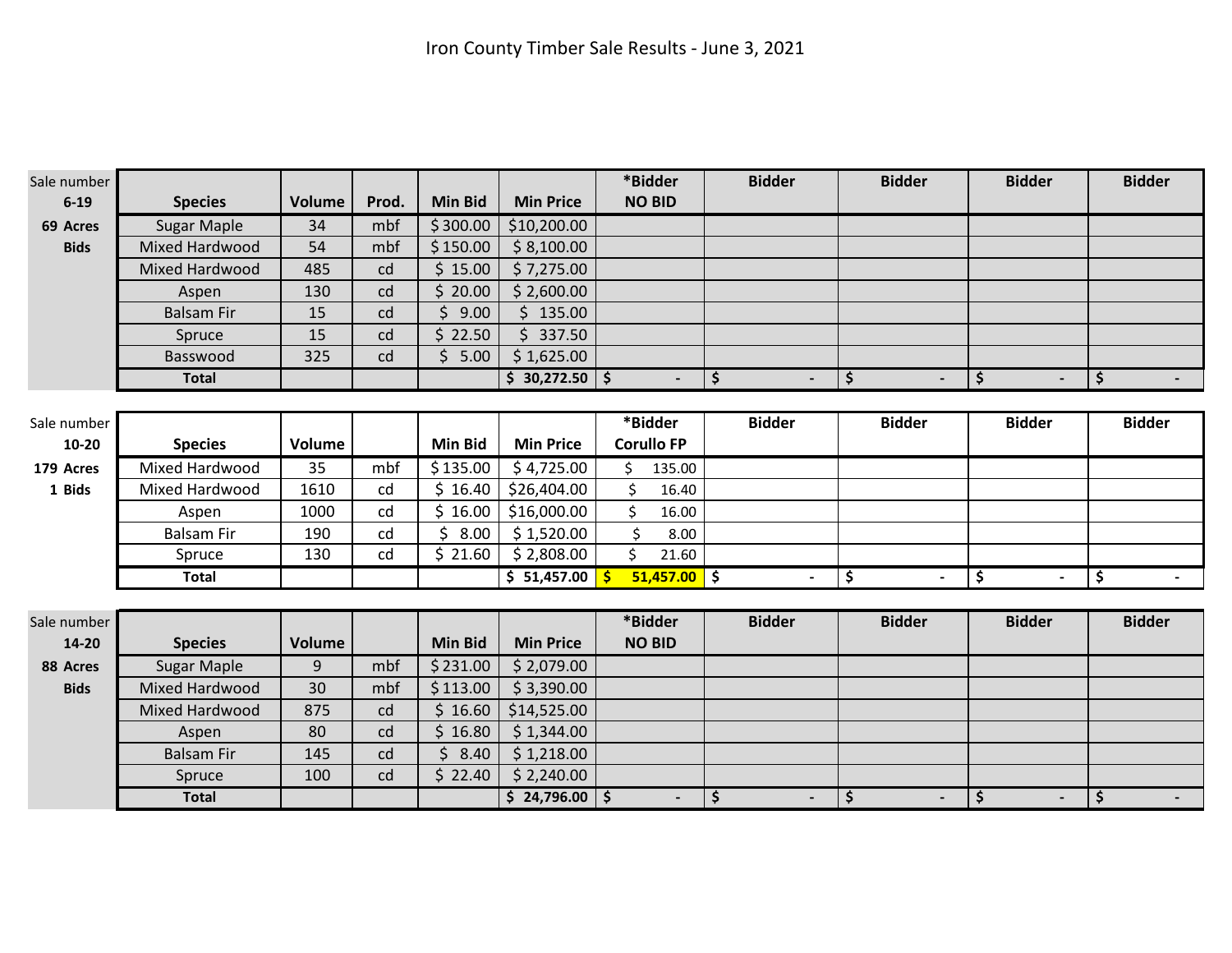| Sale number |                       |               |     |                |                  | *Bidder                |                          | <b>Bidder</b>     |         | <b>Bidder</b>      |         | <b>Bidder</b>               | <b>Bidder</b>  |
|-------------|-----------------------|---------------|-----|----------------|------------------|------------------------|--------------------------|-------------------|---------|--------------------|---------|-----------------------------|----------------|
| $15 - 20$   | <b>Species</b>        | <b>Volume</b> |     | <b>Min Bid</b> | <b>Min Price</b> | <b>NO BID</b>          |                          |                   |         |                    |         |                             |                |
| 138 Acres   | Mixed Hardwood        | 40            | mbf | \$135.00       | \$5,400.00       |                        |                          |                   |         |                    |         |                             |                |
| <b>Bids</b> | <b>Hard Maple</b>     | 55            | mbf | \$275.00       | \$15,125.00      |                        |                          |                   |         |                    |         |                             |                |
|             | <b>Mixed Hardwood</b> | 850           | cd  | \$20.00        | \$17,000.00      |                        |                          |                   |         |                    |         |                             |                |
|             | Aspen                 | 200           | cd  | \$20.00        | \$4,000.00       |                        |                          |                   |         |                    |         |                             |                |
|             | <b>Balsam Fir</b>     | 175           | cd  | \$10.00        | \$1,750.00       |                        |                          |                   |         |                    |         |                             |                |
|             | <b>Red Pine</b>       | 25            | cd  | \$39.60        | \$990.00         |                        |                          |                   |         |                    |         |                             |                |
|             | <b>Total</b>          |               |     |                | $$44,265.00$ $$$ | $\overline{a}$         | \$                       | $\blacksquare$    | \$      | $\blacksquare$     | \$      |                             | \$             |
|             |                       |               |     |                |                  |                        |                          |                   |         |                    |         |                             |                |
| Sale number |                       |               |     |                |                  | *Bidder                |                          | <b>Bidder</b>     |         | <b>Bidder</b>      |         | <b>Bidder</b>               | <b>Bidder</b>  |
| 17-20       | <b>Species</b>        | <b>Volume</b> |     | <b>Min Bid</b> | <b>Min Price</b> | <b>Corullo FP</b>      |                          | <b>Woody Bros</b> |         | <b>Gary Kangas</b> |         | Futurewood                  |                |
| 72 Acres    | Mixed Hardwood        | $\mathbf{1}$  | mbf | \$135.00       | \$135.00         | \$<br>135.00           | \$                       | 135.00            | \$      | 150.00             | \$      | 140.00                      |                |
| 4 Bids      | Aspen                 | 1150          | cd  | \$<br>18.00    | \$20,700.00      | $\zeta$<br>38.00       |                          | \$<br>32.00       | $\zeta$ | 20.00              | \$      | 32.06                       |                |
|             | <b>Red Pine</b>       | 600           | cd  | \$<br>36.00    | \$21,600.00      | \$<br>72.00            |                          | \$<br>60.00       | \$      | 62.00              | \$      | 39.49                       |                |
|             | White Spruce          | 300           | cd  | \$<br>15.00    | \$4,500.00       | \$<br>20.00            |                          | \$<br>30.00       | \$      | 22.00              | \$      | 20.00                       |                |
|             | Mixed Hardwood        | 210           | cd  | Ś.<br>18.00    | \$3,780.00       | $\zeta$<br>24.00       |                          | \$<br>25.00       | \$      | 23.00              | \$      | 18.00                       |                |
|             | White Pine            | 150           | cd  | \$<br>27.00    | \$4,050.00       | $\zeta$<br>27.00       |                          | \$<br>27.00       | $\zeta$ | 27.00              | $\zeta$ | 28.01                       |                |
|             | Jack Pine             | 120           | cd  | \$<br>27.00    | \$3,240.00       | \$<br>27.00            |                          | \$<br>27.00       | \$      | 27.00              | Ś.      | 28.01                       |                |
|             | <b>Balsam Fir</b>     | 30            | cd  | \$<br>9.00     | \$270.00         | \$<br>10.00            |                          | \$<br>10.00       | $\zeta$ | 10.00              | \$      | 9.05                        |                |
|             | <b>Total</b>          |               |     |                | \$58,275.00      | 105,665.00<br>Ŝ.       | $\overline{\phantom{a}}$ | 94,775.00         | 5 ا     | 79,370.00 \$       |         | 78,317.20 \$                |                |
|             |                       |               |     |                |                  |                        |                          |                   |         |                    |         |                             |                |
| Sale number |                       |               |     |                |                  | *Bidder                |                          | * Bidder          |         | <b>Bidder</b>      |         | <b>Bidder</b>               | <b>Bidder</b>  |
| 18-20       | <b>Species</b>        | <b>Volume</b> |     | <b>Min Bid</b> | <b>Min Price</b> | <b>Henning Logging</b> |                          | <b>Ottawa FP</b>  |         | Sappi NA           |         | <b>North Country Lumber</b> |                |
| 138 Acres   | <b>Hard Maple</b>     | 14            | mbf | \$281.00       | \$3,934.00       | \$<br>425.00           | \$                       | 387.00            | \$      | 523.00             | \$      | 425.00                      |                |
| 4 Bids      | Basswood              | 34            | mbf | \$138.00       | \$4,692.00       | \$<br>195.00           | \$                       | 185.00            | \$      | 217.00             | \$      | 150.00                      |                |
|             | Mixed Hardwood        | 22            | mbf | \$138.00       | \$3,036.00       | \$<br>215.00           | \$                       | 221.00            | \$      | 240.00             | \$      | 150.00                      |                |
|             | <b>Red Oak</b>        | 34            | mbf | \$255.00       | \$8,670.00       | \$<br>375.00           | \$                       | 323.00            | \$      | 398.00             | \$      | 310.00                      |                |
|             | Mixed Hardwood        | 875           | cd  | \$18.40        | \$16,100.00      | $\zeta$<br>44.00       |                          | \$<br>40.10       | $\zeta$ | 33.00              | $\zeta$ | 25.00                       |                |
|             | Basswood              | 365           | cd  | \$5.10         | \$1,861.50       | \$<br>11.00            |                          | \$<br>18.10       | \$      | 5.10               | \$      | 6.00                        |                |
|             | Red Oak               | 170           | cd  | \$14.30        | \$2,431.00       | \$<br>37.00            |                          | \$<br>24.20       | \$      | 14.30              | \$      | 14.50                       |                |
|             | Aspen                 | 50            | cd  | \$18.40        | \$920.00         | \$<br>45.00            |                          | \$<br>35.20       | \$      | 29.00              | Ś.      | 20.00                       |                |
|             | <b>Total</b>          |               |     |                | \$41,644.50      | 81,115.00<br>Ś.        | ه                        | 75,120.00         | ه       | $68,129.50$ \$     |         | 52,420.00 \$                | $\blacksquare$ |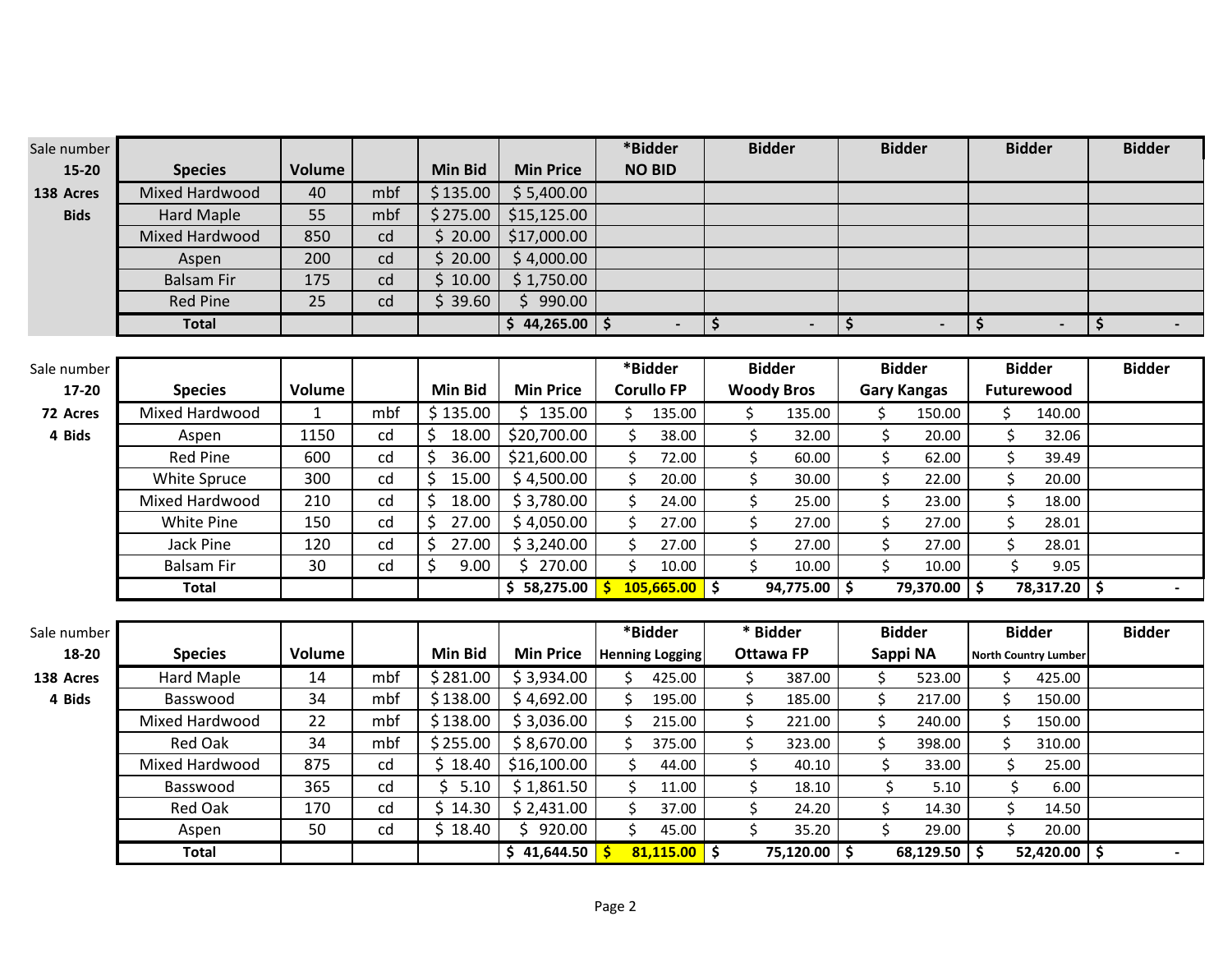| Sale number |                    |               |     |                |                  |                     | *Bidder                   |         | <b>Bidder</b>      |                |                          | <b>Bidder</b>        | <b>Bidder</b>      | <b>Bidder</b>          |
|-------------|--------------------|---------------|-----|----------------|------------------|---------------------|---------------------------|---------|--------------------|----------------|--------------------------|----------------------|--------------------|------------------------|
| 19-20       | <b>Species</b>     | <b>Volume</b> |     | <b>Min Bid</b> | <b>Min Price</b> |                     | <b>McFarland Cascade</b>  |         | <b>Bell Timber</b> |                |                          | <b>Biewer WI</b>     | <b>Gary Kangas</b> | <b>Henning Logging</b> |
| 27 Acres    | <b>Red Pine</b>    | 700           | cd  | \$36.00        | \$25,200.00      | \$                  | 103.54                    |         | \$                 | 98.15          |                          | \$<br>89.51          | \$<br>88.55        | 87.05                  |
| 5 Bids      | White Pine         | 25            | cd  | \$27.00        | \$675.00         | \$                  | 103.54                    |         | \$                 | 35.05          |                          | $\mathsf S$<br>27.00 | \$<br>30.00        | 28.05                  |
|             | <b>Total</b>       |               |     |                | \$25,875.00      | Ŝ.                  | <mark>75,066.50</mark> \$ |         |                    | 69,581.25      | $\ddot{\bm{\zeta}}$      | $63,332.00$ \$       | 62,735.00          | \$<br>61,636.25        |
|             |                    |               |     |                |                  |                     |                           |         |                    |                |                          |                      |                    |                        |
| Sale number |                    |               |     |                |                  |                     | *Bidder                   |         | <b>Bidder</b>      |                |                          | <b>Bidder</b>        | <b>Bidder</b>      | <b>Bidder</b>          |
| $20 - 20$   | <b>Species</b>     | <b>Volume</b> |     | <b>Min Bid</b> | <b>Min Price</b> |                     | <b>NO BID</b>             |         |                    |                |                          |                      |                    |                        |
| 133 Acres   | <b>Hard Maple</b>  | 18            | mbf | \$264.00       | \$4,752.00       |                     |                           |         |                    |                |                          |                      |                    |                        |
| <b>Bids</b> | Mixed Hardwood     | 46            | mbf | \$130.00       | \$5,980.00       |                     |                           |         |                    |                |                          |                      |                    |                        |
|             | <b>Red Oak</b>     | 12            | mbf | \$240.00       | \$2,880.00       |                     |                           |         |                    |                |                          |                      |                    |                        |
|             | Mixed Hardwood     | 1330          | cd  | \$17.30        | \$23,009.00      |                     |                           |         |                    |                |                          |                      |                    |                        |
|             | <b>Red Oak</b>     | 100           | cd  | \$13.40        | \$1,340.00       |                     |                           |         |                    |                |                          |                      |                    |                        |
|             | White Spruce       | 45            | cd  | \$24.00        | \$1,080.00       |                     |                           |         |                    |                |                          |                      |                    |                        |
|             | <b>Total</b>       |               |     |                | \$39,041.00      | $\ddot{\bm{\zeta}}$ |                           | $\zeta$ |                    |                | \$                       |                      | \$                 | \$                     |
|             |                    |               |     |                |                  |                     |                           |         |                    |                |                          |                      |                    |                        |
| Sale number |                    |               |     |                |                  |                     | *Bidder                   |         | <b>Bidder</b>      |                |                          | <b>Bidder</b>        | <b>Bidder</b>      | <b>Bidder</b>          |
| 23-20       | <b>Species</b>     | Volume        |     | <b>Min Bid</b> | <b>Min Price</b> |                     | Sappi NA                  |         | <b>RM Bay</b>      |                |                          | <b>Woody Bros</b>    |                    |                        |
| 80 Acres    | <b>Sugar Maple</b> | 20            | mbf | \$275.00       | \$5,500.00       | \$                  | 476.00                    |         | \$                 | 400.00         | \$                       | 300.00               |                    |                        |
| 3 Bids      | Mixed Hardwood     | 10            | mbf | \$135.00       | \$1,350.00       | \$                  | 220.00                    |         | \$                 | 160.00         | \$                       | 175.00               |                    |                        |
|             | Mixed Hardwood     | 700           | cd  | \$18.00        | \$12,600.00      | \$                  | 28.00                     |         | \$                 | 28.00          |                          | \$<br>28.50          |                    |                        |
|             | <b>Balsam Fir</b>  | 100           | cd  | \$9.00         | \$900.00         | \$                  | 9.00                      |         | \$                 | 10.00          |                          | \$<br>9.00           |                    |                        |
|             | White Spruce       | 45            | cd  | \$15.00        | \$675.00         | \$                  | 15.00                     |         | \$                 | 28.00          |                          | \$<br>20.00          |                    |                        |
|             | <b>Total</b>       |               |     |                | \$21,025.00      |                     | $32,895.00$ \$            |         |                    | 31,460.00      | $\overline{\phantom{a}}$ | $29,500.00$ \$       |                    | \$                     |
|             |                    |               |     |                |                  |                     |                           |         |                    |                |                          |                      |                    |                        |
| Sale number |                    |               |     |                |                  |                     | *Bidder                   |         | <b>Bidder</b>      |                |                          | <b>Bidder</b>        | <b>Bidder</b>      | <b>Bidder</b>          |
| $1 - 21$    | <b>Species</b>     | <b>Volume</b> |     | <b>Min Bid</b> | <b>Min Price</b> |                     | <b>Sappi</b>              |         |                    |                |                          |                      |                    |                        |
| 279 Acres   | <b>Sugar Maple</b> | 25            | mbf | \$275.00       | \$6,875.00       | \$                  | 469.00                    |         |                    |                |                          |                      |                    |                        |
| 1 Bids      | Mixed Hardwood     | 41            | mbf | \$135.00       | \$5,535.00       | \$                  | 347.00                    |         |                    |                |                          |                      |                    |                        |
|             | Mixed Hardwood     | 3210          | cd  | \$18.00        | \$57,780.00      | \$                  | 26.00                     |         |                    |                |                          |                      |                    |                        |
|             | Aspen              | 60            | cd  | \$18.00        | \$1,080.00       | \$                  | 21.00                     |         |                    |                |                          |                      |                    |                        |
|             | <b>Balsam Fir</b>  | 40            | cd  | \$<br>9.00     | \$360.00         | $\zeta$             | 9.00                      |         |                    |                |                          |                      |                    |                        |
|             | Spruce             | 40            | cd  | \$25.00        | \$1,000.00       | \$                  | 25.00                     |         |                    |                |                          |                      |                    |                        |
|             | Basswood           | 50            | cd  | \$5.00         | \$250.00         | \$                  | 5.00                      |         |                    |                |                          |                      |                    |                        |
|             | <b>Total</b>       |               |     |                | \$72,880.00      |                     | $\frac{112,282.00}{5}$ \$ |         |                    | $\blacksquare$ | \$                       | $\blacksquare$       | \$                 | \$<br>$\blacksquare$   |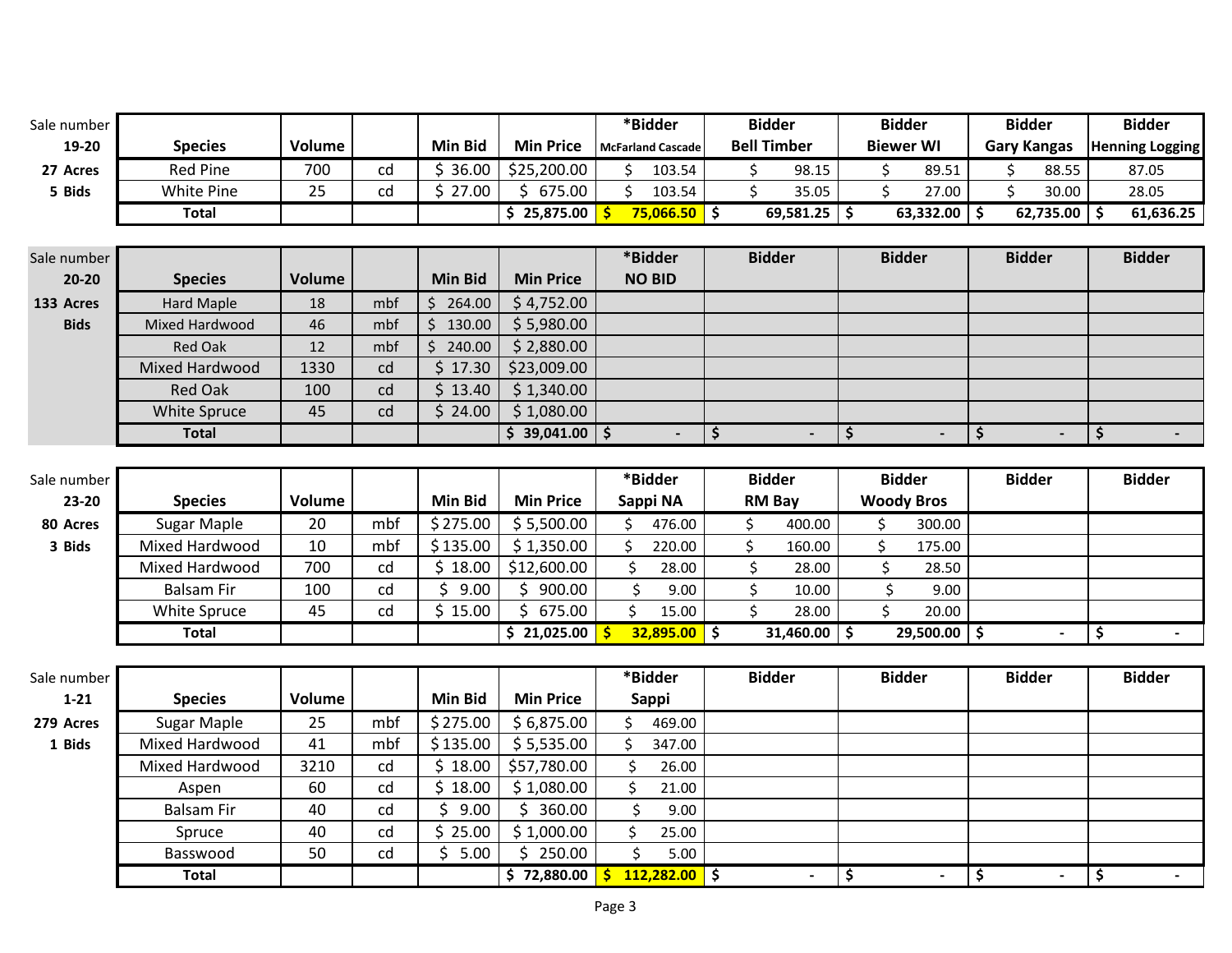| Sale number |                    |               |     |                |                  | *Bidder                         | <b>Bidder</b>        | <b>Bidder</b>        | <b>Bidder</b>                  | <b>Bidder</b> |
|-------------|--------------------|---------------|-----|----------------|------------------|---------------------------------|----------------------|----------------------|--------------------------------|---------------|
| $2 - 21$    | <b>Species</b>     | <b>Volume</b> |     | <b>Min Bid</b> | <b>Min Price</b> | <b>NO BID</b>                   |                      |                      |                                |               |
| 287 Acres   | <b>Sugar Maple</b> | 26            | mbf | \$275.00       | \$7,150.00       |                                 |                      |                      |                                |               |
| <b>Bids</b> | Mixed Hardwood     | 80            | mbf | \$135.00       | \$10,800.00      |                                 |                      |                      |                                |               |
|             | Mixed Hardwood     | 2650          | cd  | \$18.00        | \$47,700.00      |                                 |                      |                      |                                |               |
|             | Aspen              | 270           | cd  | \$18.00        | \$4,860.00       |                                 |                      |                      |                                |               |
|             | <b>Balsam Fir</b>  | 90            | cd  | \$9.00         | \$810.00         |                                 |                      |                      |                                |               |
|             | Spruce             | 155           | cd  | \$25.00        | \$3,875.00       |                                 |                      |                      |                                |               |
|             | Basswood           | 160           | cd  | \$5.00         | \$800.00         |                                 |                      |                      |                                |               |
|             | <b>Total</b>       |               |     |                | $$75,995.00$ $$$ |                                 | \$<br>$\blacksquare$ | \$<br>$\blacksquare$ | \$                             | \$            |
|             |                    |               |     |                |                  |                                 |                      |                      |                                |               |
| Sale number |                    |               |     |                |                  | *Bidder                         | <b>Bidder</b>        | <b>Bidder</b>        | <b>Bidder</b>                  | <b>Bidder</b> |
| $3 - 21$    | <b>Species</b>     | Volume        |     | <b>Min Bid</b> | <b>Min Price</b> | <b>Ashland Mat</b>              |                      |                      |                                |               |
| 271 Acres   | <b>Sugar Maple</b> | 191           | mbf | \$275.00       | \$52,525.00      | \$<br>354.42                    |                      |                      |                                |               |
| 1 Bids      | Mixed Hardwood     | 27            | mbf | \$135.00       | \$3,645.00       | \$<br>179.50                    |                      |                      |                                |               |
|             | Mixed Hardwood     | 1775          | cd  | \$14.40        | \$25,560.00      | \$<br>14.49                     |                      |                      |                                |               |
|             | Aspen              | 380           | cd  | \$14.60        | \$5,548.00       | \$<br>14.60                     |                      |                      |                                |               |
|             | Basswood           | 80            | cd  | \$5.00         | \$400.00         | \$<br>5.00                      |                      |                      |                                |               |
|             | <b>Total</b>       |               |     |                | \$37,678.00      | $104,208.47$ \$<br>$\mathsf{s}$ | $\sim$               | \$<br>$\blacksquare$ | \$<br>$\overline{\phantom{a}}$ | \$            |
|             |                    |               |     |                |                  |                                 |                      |                      |                                |               |
| Sale number |                    |               |     |                |                  | *Bidder                         | <b>Bidder</b>        | <b>Bidder</b>        | <b>Bidder</b>                  | <b>Bidder</b> |
| $4 - 21$    | <b>Species</b>     | Volume        |     | <b>Min Bid</b> | <b>Min Price</b> | <b>NO BID</b>                   |                      |                      |                                |               |
| 149 Acres   | Sugar Maple        | 74            | mbf | \$275.00       | \$20,350.00      |                                 |                      |                      |                                |               |
| <b>Bids</b> | Mixed Hardwood     | 29            | mbf | \$135.00       | \$3,915.00       |                                 |                      |                      |                                |               |
|             | Mixed Hardwood     | 910           | cd  | \$18.00        | \$16,380.00      |                                 |                      |                      |                                |               |
|             | Aspen              | 10            | cd  | \$18.00        | Ś.<br>180.00     |                                 |                      |                      |                                |               |
|             | <b>Balsam Fir</b>  | 10            | cd  | \$<br>9.00     | \$<br>90.00      |                                 |                      |                      |                                |               |
|             | Basswood           | 435           | cd  | \$5.00         | \$2,175.00       |                                 |                      |                      |                                |               |
|             | <b>Total</b>       |               |     |                | $$43,090.00$ $$$ | $\blacksquare$                  | \$<br>$\blacksquare$ | \$<br>$\blacksquare$ | \$<br>$\blacksquare$           | \$            |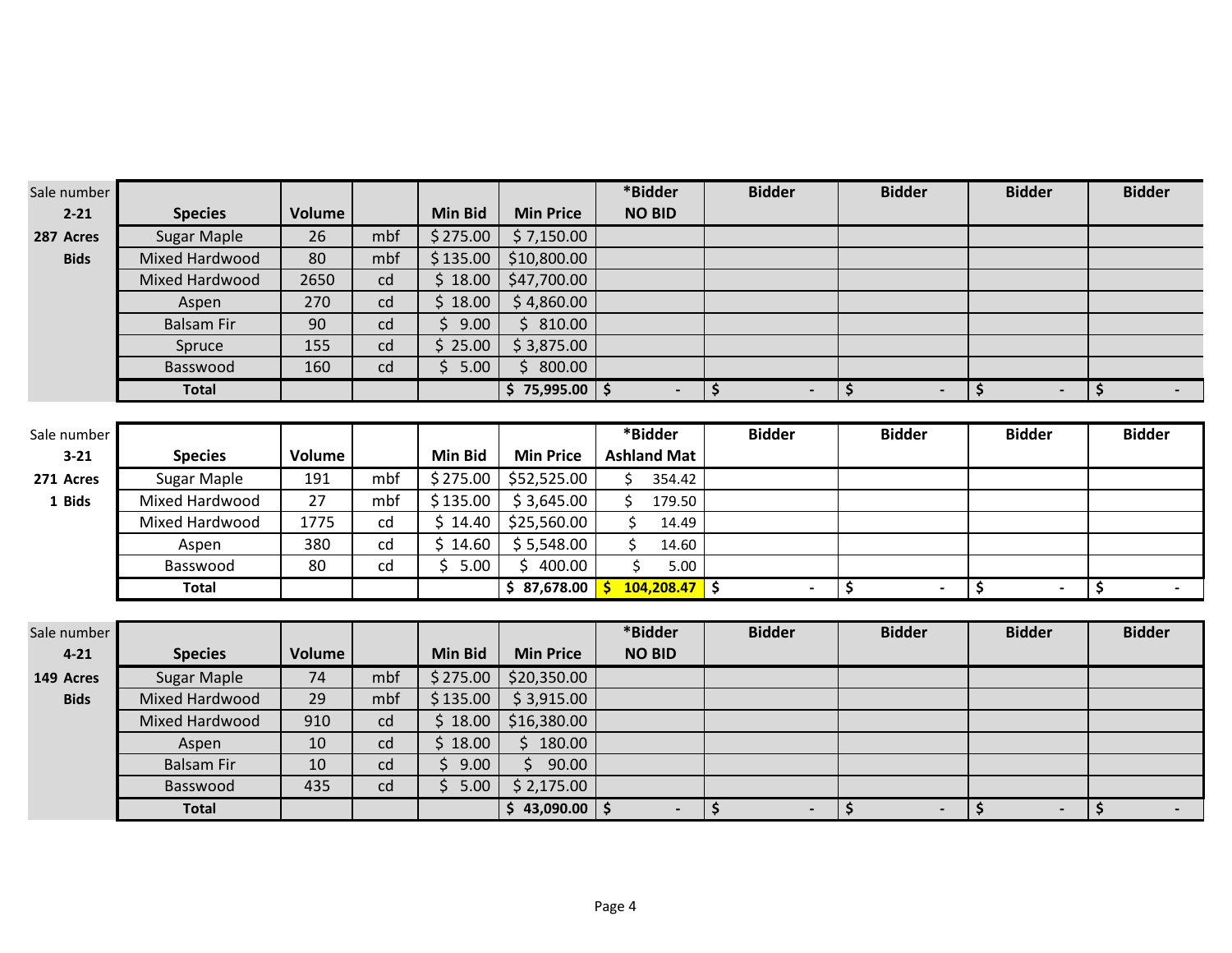| Sale number |                        |              |     |                 |                       |    | *Bidder           | <b>Bidder</b> |                    | <b>Bidder</b> |                    | <b>Bidder</b> |               | <b>Bidder</b> |
|-------------|------------------------|--------------|-----|-----------------|-----------------------|----|-------------------|---------------|--------------------|---------------|--------------------|---------------|---------------|---------------|
| $5 - 21$    | <b>Species</b>         | Volume       |     | <b>Min Bid</b>  | <b>Min Price</b>      |    | Sappi NA          |               | <b>Gary Kangas</b> |               | <b>Corullo FP</b>  |               |               |               |
| 66 Acres    | Mixed Hardwood         | 8            | mbf | \$135.00        | \$1,080.00            | Ś. | 140.00            |               | 140.00<br>Ś.       | \$            | 135.00             |               |               |               |
| 3 Bids      | <b>Hard Maple</b>      | 6            | mbf | \$275.00        | \$1,650.00            | \$ | 280.00            |               | \$<br>275.00       | \$            | 285.00             |               |               |               |
|             | Mixed Hardwood         | 750          | cd  | \$18.00         | \$13,500.00           | \$ | 26.00             |               | \$<br>19.00        |               | \$<br>18.00        |               |               |               |
|             | Aspen                  | 525          | cd  | \$18.00         | \$9,450.00            | \$ | 24.50             |               | \$<br>18.00        |               | Ś.<br>19.00        |               |               |               |
|             | Spruce                 | 150          | cd  | \$25.00         | \$3,750.00            | Ś. | 25.00             |               | \$<br>25.00        |               | Ś<br>25.00         |               |               |               |
|             | <b>Balsam Fir</b>      | 45           | cd  | \$9.00          | \$405.00              | Ś. | 9.00              |               | Ś.<br>10.00        |               | Ś<br>9.00          |               |               |               |
|             | <b>Total</b>           |              |     |                 | \$29,835.00           |    | $39,317.50$ \$    |               | 30,670.00          | \$ ا          | $30,420.00$ \$     |               |               | \$            |
|             |                        |              |     |                 |                       |    |                   |               |                    |               |                    |               |               |               |
| Sale number |                        |              |     |                 |                       |    | *Bidder           |               | <b>Bidder</b>      |               | <b>Bidder</b>      |               | <b>Bidder</b> | <b>Bidder</b> |
| CL1-21      | <b>Species</b>         | Volume       |     | <b>Min Bid</b>  | <b>Min Price</b>      |    | <b>NO BID</b>     |               |                    |               |                    |               |               |               |
| 73 Acres    | <b>Mixed Hardwoods</b> | $\mathbf{1}$ | mbf | \$135.00        | \$135.00              |    |                   |               |                    |               |                    |               |               |               |
| <b>Bids</b> | <b>Mixed Hardwoods</b> | 275          | cd  | \$18.00         | \$4,950.00            |    |                   |               |                    |               |                    |               |               |               |
|             | Aspen                  | 225          | cd  | \$18.00         | \$4,050.00            |    |                   |               |                    |               |                    |               |               |               |
|             | Basswood               | 35           | cd  | $\zeta$<br>5.00 | Ś.<br>175.00          |    |                   |               |                    |               |                    |               |               |               |
|             | <b>Balsam Fir</b>      | 10           | cd  | \$<br>9.00      | \$.<br>90.00          |    |                   |               |                    |               |                    |               |               |               |
|             | <b>Total</b>           |              |     |                 | Ŝ.<br>$9,400.00$   \$ |    | $\blacksquare$    | \$            |                    | \$            | $\blacksquare$     | \$            |               | \$            |
|             |                        |              |     |                 |                       |    |                   |               |                    |               |                    |               |               |               |
| Sale number |                        |              |     |                 |                       |    | *Bidder           |               | <b>Bidder</b>      |               | <b>Bidder</b>      |               | <b>Bidder</b> | <b>Bidder</b> |
| $6 - 21$    | <b>Species</b>         | Volume       |     | <b>Min Bid</b>  | <b>Min Price</b>      |    | <b>Woody Bros</b> |               | <b>Corullo FP</b>  |               | <b>Gary Kangas</b> |               | Futurewood    |               |
| 81 Acres    | Mixed Hardwood         | $\mathbf{1}$ | mbf | \$135.00        | \$135.00              | \$ | 150.00            |               | 135.00<br>\$       | \$            | 150.00             | \$            | 140.00        |               |
| 4 Bids      | Aspen                  | 2030         | cd  | \$19.40         | \$39,382.00           | \$ | 42.50             |               | \$<br>35.00        | \$            | 34.50              | \$            | 21.49         |               |
|             | Mixed Hardwood         | 195          | cd  | \$19.40         | \$3,783.00            | \$ | 22.50             |               | \$<br>21.00        |               | \$<br>24.00        | \$            | 19.80         |               |
|             | White Spruce           | 25           | cd  | \$27.00         | \$675.00              | \$ | 30.00             |               | \$<br>27.00        |               | \$<br>28.00        | Ś.            | 27.10         |               |
|             | <b>Balsam Fir</b>      | 25           | cd  | \$<br>9.40      | Ŝ.<br>235.00          | \$ | 10.00             |               | \$<br>10.00        |               | Ś<br>10.00         |               | 9.59          |               |
|             | <b>Total</b>           |              |     |                 | \$44,210.00           |    | $91,812.50$ \$    |               | 76,205.00          | l \$          | 75,815.00 \$       |               | 48,542.95 \$  |               |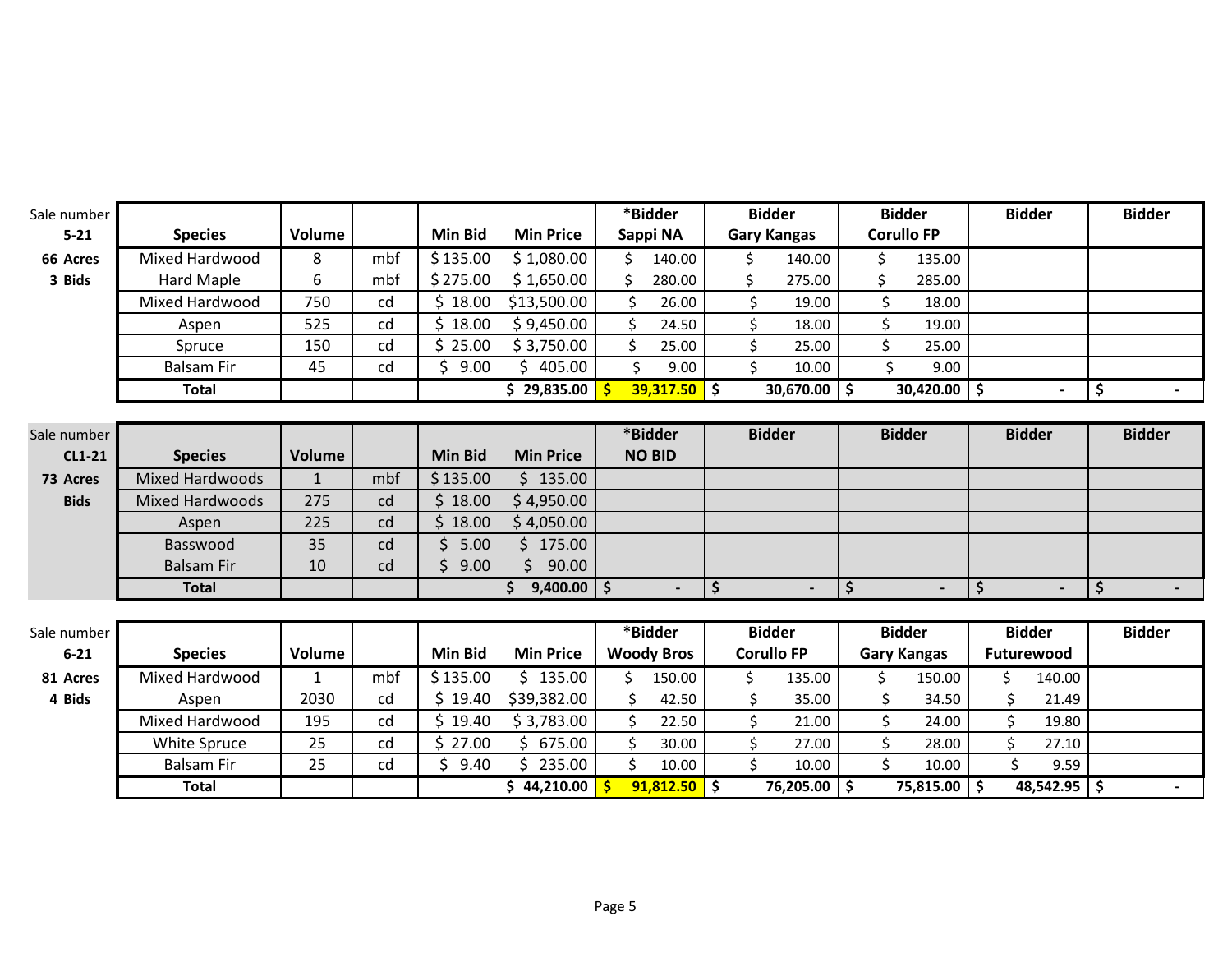| Sale number |                   |        |     |                |                                       |              | *Bidder        | <b>Bidder</b>      |                |         | <b>Bidder</b>        |            | <b>Bidder</b>      | <b>Bidder</b> |
|-------------|-------------------|--------|-----|----------------|---------------------------------------|--------------|----------------|--------------------|----------------|---------|----------------------|------------|--------------------|---------------|
| $7 - 21$    | <b>Species</b>    | Volume |     | <b>Min Bid</b> | <b>Min Price</b>                      |              | Sappi NA       |                    |                |         |                      |            |                    |               |
| 95 Acres    | <b>Hard Maple</b> | 5      | mbf | \$264.00       | \$1,320.00                            | \$.          | 269.00         |                    |                |         |                      |            |                    |               |
| 1 Bids      | Mixed Hardwood    | 6      | mbf | \$130.00       | 780.00<br>Ś.                          |              | 135.00         |                    |                |         |                      |            |                    |               |
|             | Mixed Hardwood    | 1125   | cd  | Ŝ.<br>17.30    | \$19,462.50                           | Ś.           | 17.50          |                    |                |         |                      |            |                    |               |
|             | White Spruce      | 35     | cd  | Ś<br>24.00     | 840.00                                | \$           | 24.00          |                    |                |         |                      |            |                    |               |
|             | <b>Balsam Fir</b> | 15     | cd  | 8.60           | Ś<br>129.00                           |              | Ś<br>8.60      |                    |                |         |                      |            |                    |               |
|             | <b>Total</b>      |        |     |                | $\frac{1}{5}$ 22,531.50 $\frac{1}{5}$ |              | $22,811.50$ \$ |                    |                | \$      | $\blacksquare$       | \$         |                    | \$            |
|             |                   |        |     |                |                                       |              |                |                    |                |         |                      |            |                    |               |
| Sale number |                   |        |     |                |                                       |              | *Bidder        | <b>Bidder</b>      |                |         | <b>Bidder</b>        |            | <b>Bidder</b>      | <b>Bidder</b> |
| $8 - 21$    | <b>Species</b>    | Volume |     | <b>Min Bid</b> | <b>Min Price</b>                      |              | Sappi NA       | <b>Gary Kangas</b> |                |         | <b>Melvin Pemble</b> |            | <b>Corullo FP</b>  |               |
| 57 Acres    | Mixed Hardwood    | 6      | mbf | \$135.00       | 810.00<br>Ŝ.                          | Ś.           | 150.00         | Ś.                 | 140.00         | \$      | 140.00               | Ś.         | 135.00             |               |
| 4 Bids      | Mixed Hardwood    | 560    | cd  | Ś.<br>18.00    | \$10,080.00                           | \$           | 26.00          | \$                 | 19.00          | \$      | 19.00                | \$         | 19.00              |               |
|             | Aspen             | 610    | cd  | Ś.<br>18.00    | \$10,980.00                           | \$           | 30.50          | \$                 | 19.00          | \$      | 19.00                | \$         | 19.00              |               |
|             | <b>Balsam Fir</b> | 80     | cd  | Ś.<br>9.00     | 720.00<br>\$.                         |              | \$<br>9.00     | \$                 | 10.00          | \$      | 9.50                 | \$         | 10.00              |               |
|             | Spruce            | 190    | cd  | \$21.00        | \$3,990.00                            | \$           | 21.00          | \$                 | 22.00          | \$      | 22.00                | \$         | 21.00              |               |
|             | <b>Total</b>      |        |     |                | \$26,580.00                           | $\mathsf{s}$ | $38,775.00$ \$ |                    | $28,050.00$ \$ |         | 28,010.00            | $\vert$ \$ | $27,830.00$ \$     |               |
|             |                   |        |     |                |                                       |              |                |                    |                |         |                      |            |                    |               |
| Sale number |                   |        |     |                |                                       |              | *Bidder        | <b>Bidder</b>      |                |         | <b>Bidder</b>        |            | <b>Bidder</b>      | <b>Bidder</b> |
| $9 - 21$    | <b>Species</b>    | Volume |     | <b>Min Bid</b> | <b>Min Price</b>                      |              | <b>RM Bay</b>  | <b>Woody Bros</b>  |                |         | Futurewood           |            | <b>Gary Kangas</b> |               |
| 73 Acres    | Mixed Hardwood    | 7      | mbf | \$135.00       | 945.00<br>\$.                         | Ś.           | 150.00         | Ś.                 | 175.00         | \$.     | 165.00               | Ś.         | 150.00             |               |
| 4 Bids      | Mixed Hardwood    | 560    | cd  | Ś.<br>18.00    | \$10,080.00                           | \$           | 28.00          | \$                 | 27.00          | \$      | 18.05                | \$         | 22.00              |               |
|             | Aspen             | 1030   | cd  | 18.00<br>Ś.    | \$18,540.00                           | \$           | 50.50          | \$                 | 45.00          | \$      | 42.59                | \$         | 28.50              |               |
|             | <b>Balsam Fir</b> | 115    | cd  | 9.00           | \$1,035.00                            | \$           | 10.00          | \$                 | 9.00           | \$      | 11.18                | \$         | 10.00              |               |
|             | Spruce            | 10     | cd  | \$15.00        | 150.00<br>\$.                         | \$           | 28.00          | Ś.                 | 20.00          | $\zeta$ | 21.10                | \$         | 18.00              |               |
|             | <b>Total</b>      |        |     |                | \$30,750.00                           | -\$          | $70,175.00$ \$ |                    | $63,930.00$ \$ |         | 56,627.40 \$         |            | 44,055.00 \$       |               |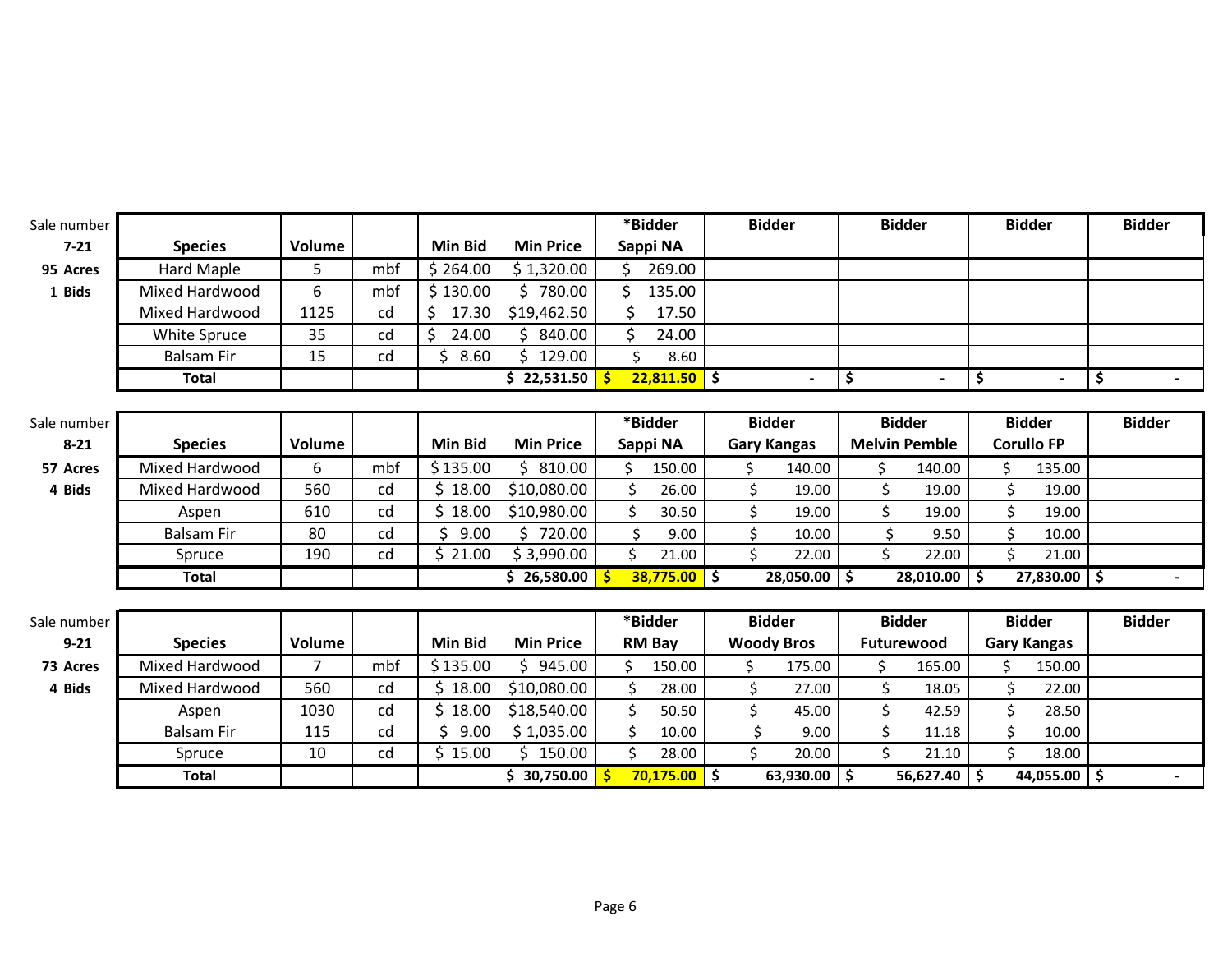| Sale number |                   |              |     |            |                  |    | *Bidder        | <b>Bidder</b>      |                |    | <b>Bidder</b>             | <b>Bidder</b> | <b>Bidder</b> |
|-------------|-------------------|--------------|-----|------------|------------------|----|----------------|--------------------|----------------|----|---------------------------|---------------|---------------|
| $10 - 21$   | <b>Species</b>    | Volume       |     | Min Bid    | <b>Min Price</b> |    | Sappi NA       | <b>Gary Kangas</b> |                |    | <b>Corullo FP</b>         |               |               |
| 57 Acres    | Sugar Maple       | 11           | mbf | \$275.00   | \$3,025.00       |    | 285.00         |                    | 280.00         | \$ | 275.00                    |               |               |
| 3 Bids      | Mixed Hardwood    | 5            | mbf | \$135.00   | \$675.00         | Ś  | 145.00         | \$                 | 140.00         | \$ | 135.00                    |               |               |
|             | Mixed Hardwood    | 800          | cd  | \$18.00    | \$14,400.00      | \$ | 26.00          | \$                 | 25.00          | Ś. | 19.00                     |               |               |
|             | Aspen             | 430          | cd  | \$18.00    | \$7,740.00       | Ś  | 25.50          | \$                 | 20.00          |    | 19.00                     |               |               |
|             | <b>Balsam Fir</b> | 40           | cd  | 9.00       | 360.00           |    | 9.00           | \$                 | 10.00          |    | 9.00                      |               |               |
|             | Spruce            | 70           | cd  | \$20.00    | \$1,400.00       | Ś  | 20.00          |                    | 25.00          |    | 20.00                     |               |               |
|             | Total             |              |     |            | \$27,600.00      |    | $37,385.00$ \$ |                    | $34,530.00$ \$ |    | $\overline{28,830.00}$ \$ |               | \$            |
|             |                   |              |     |            |                  |    |                |                    |                |    |                           |               |               |
|             |                   |              |     |            |                  |    |                |                    |                |    |                           |               |               |
| Sale number |                   |              |     |            |                  |    | *Bidder        | <b>Bidder</b>      |                |    | <b>Bidder</b>             | <b>Bidder</b> | <b>Bidder</b> |
| $11 - 21$   | <b>Species</b>    | Volume       |     | Min Bid    | <b>Min Price</b> |    | Sappi NA       | <b>Ashland Mat</b> |                |    |                           |               |               |
| 67 Acres    | Hard Maple        | 45           | mbf | \$275.00   | \$12,375.00      | Ś. | 498.00         |                    | 354.42         |    |                           |               |               |
| 2 Bids      | Basswood          | 10           | mbf | \$135.00   | \$1,350.00       | Ś  | 211.00         | Ś                  | 138.82         |    |                           |               |               |
|             | Red Oak           | 7            | mbf | \$250.00   | \$1,750.00       |    | 405.00         | \$                 | 354.42         |    |                           |               |               |
|             | Mixed Hardwood    | $\mathbf{1}$ | mbf | \$135.00   | 135.00           | Ś. | 200.00         | Ś.                 | 178.42         |    |                           |               |               |
|             | Mixed Hardwood    | 485          | cd  | \$18.00    | \$8,730.00       | Ś  | 27.00          | \$                 | 18.20          |    |                           |               |               |
|             | Basswood          | 50           | cd  | Ś.<br>5.00 | 250.00           | Ś. | 5.00           | Ś                  | 5.18           |    |                           |               |               |
|             | Aspen             | 30           | cd  | \$18.00    | 540.00           | Ś  | 23.50          | Ś.                 | 18.10          |    |                           |               |               |